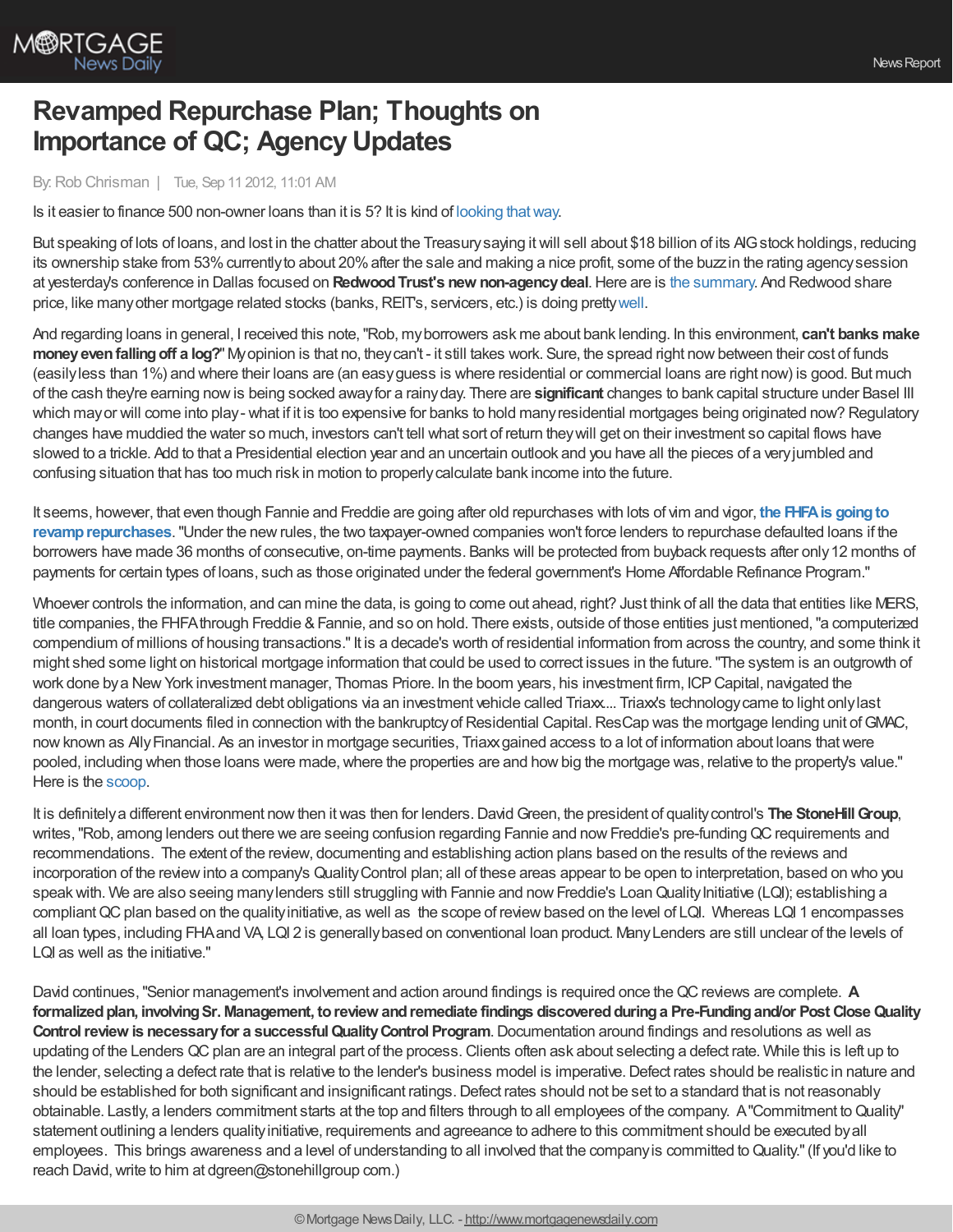

Well, the agency, investor, and lender updates just keep coming. It is hard to keep up, and I squeeze them in, space permitting. As always, it is best to read the actual bulletin, but these will show you the trends.

The National Association of Mortgage Brokers is presenting a webinar on the recent regulatorydevelopments surrounding disparate impact claims and mortgage loan originator compensation on Thursday, September 13th. Led bya team from BuckleySandler LLP, the training will also discuss the implications of the business model for wholesale lenders and brokers. The event is free for NAMB members thanks to the sponsorship of SunTrust Mortgage, Franklin American Mortgage Company, and Premier Nationwide Lending. See [more](http://r20.rs6.net/tn.jsp?e=001zTXbSiduG-RLgxZ-JC8NdC0U6dDZBsst7bCQ7r_qwMibgWD6YIjI_CcRphyyL6WCcfW3ULrRqFQbV8MsHfQDPZSS1h4wBC_QHFvK0DwCt5hg0hPVKfdZJmqTNZ3O4OFNY9aaenf5wzQbrD_I-W2I5Q).

Remember when you didn't need a logon and password everytime you sent an e-mail? Those days might be coming to an end."In an effort to provide more securityto you and to your borrowers, Pinnacle Capital Mortgage nowrequires that all email containing sensitive and private information, (social securitynumbers, taxreturns, credit reports, income documents, loan documents, loan disclosures, etc.) are sent to us with our secure encrypted email system. This is veryimportant for your submission packages, to be encrypted, and anyfollowup documentation. It is verysimple to use: log on to pcmloan.com, and click the link at the bottom of the page to get started.

Most know that the **FHA** has decreed that Social Security income, including Supplemental Security Income and Social Security Disability Income, maybe used to qualifyborrowers if it is considered likelyto continue for at least three years after the date of the borrower's mortgage application. This income should be verified with federal taxreturns, the borrower's most recent bank statements disclosing deposit of the income, and a copy of the Social Security Benefit Statement (SSAForm 1099/1042S). As proof of the income's continuance, lenders should provide a copyof the last Social Securityaward letter or anyequivalent document that establishes award benefits to the borrower. Full details of the documentation requirements are available via the official FHA-HUD Mortgagee Letter 12-15 [\(http://portal.hud.gov/huddoc/12-15ml.pdf](http://portal.hud.gov/huddoc/12-15ml.pdf)).

Previously, the FHAhad announced changes regarding unpaid taxes, condo owners and HOAfees unpaid utilitybills, and manufactured housing titles as theypertain to title approval at conveyance. These changes,which were set to go into effect on August 1st,will nowgo into effect on November 1st.

HUD-Approved Housing Counseling Agencies should be aware that the Notice of Funding Availability Policy Requirements for the 2013 fiscal year have been published and include instructions for applying for grant funds. All applicants are required to have a Dun and Bradstreet Universal Numbering System (DUNS) number, one of which can be obtained [here](http://fedgov.dnb.com/webform/displayHomePage.do;jsessionid=81407B1F03F2BDB123DD47D19158B75F), as well as an active registration in the Central Contractor Registration system. Applicant must also [register](http://www.grants.gov/applicants/get_registered.jsp) to be eligible.

**Rural Development** has exhausted all funding for refinance transactions for this fiscal year, which draws to a close on September 30th. This means that all Rural Housing refinance transactions for which an RDConditional Commitment hasn't yet been issued will be suspended until funding for the 2013 fiscal year is available. If a refinance loan has alreadybeen issued with a Conditional Commitment, it is still eligible to fund as per standard guidelines. Rural Development has also issued a reminder of the guarantee and annual fee increases that go into effect on October 1, 2012. All loans will be subject to the revised upfront guarantee fee of 2% and the revised annual fee of  $0.4\%$ .

Freddie Mac has amended its condo project reviewing guidelines and no longer requires copies of recorded declarations, by-laws, and amendments for established operations. The guidelines for mixed-use condo projects have been relaxed as well.

In support of the Home Affordable Foreclosure Alternatives program, Freddie has updated Workout Prospector with an indicator that identifies HAFAdeeds-in-lieu and short sales through the loan cycle. The updates facilitate processing of file preparation, settlement, and reporting when delivering HAFAloan workouts.

As part of its Servicing Alignment Initiative, **Fannie Mae's new short sale anddeed-in-lieuof foreclosure guidelines** have been released. The updates cover preforclosure sales, borrower eligibility, imminent default, delinquencymanagement, the streamlining of documentation requirements, borrowers' cash contributions, methods used to determine the property's market value, the evaluation of short sale offers, propertylist guidance, mortgage insurer approval, subordinate-lien payments, anti-fraud measures, servicer responsibilities, borrower relocation incentives, borrower response packages, evaluation notices, and the foreclosure reviewprocess. Servicers must implement the changes byNovember 1, 2012, the full details ofwhich maybe found at[www.efanniemae.com.](http://www.efanniemae.com/)

Starting on October 1st, Fannie will require servicers to cancel hazard insurance within 14 days of a foreclosure sale, assuming that the propertyhas been inspected and confirmed vacant bythe broker, agent, or propertymanagement company.